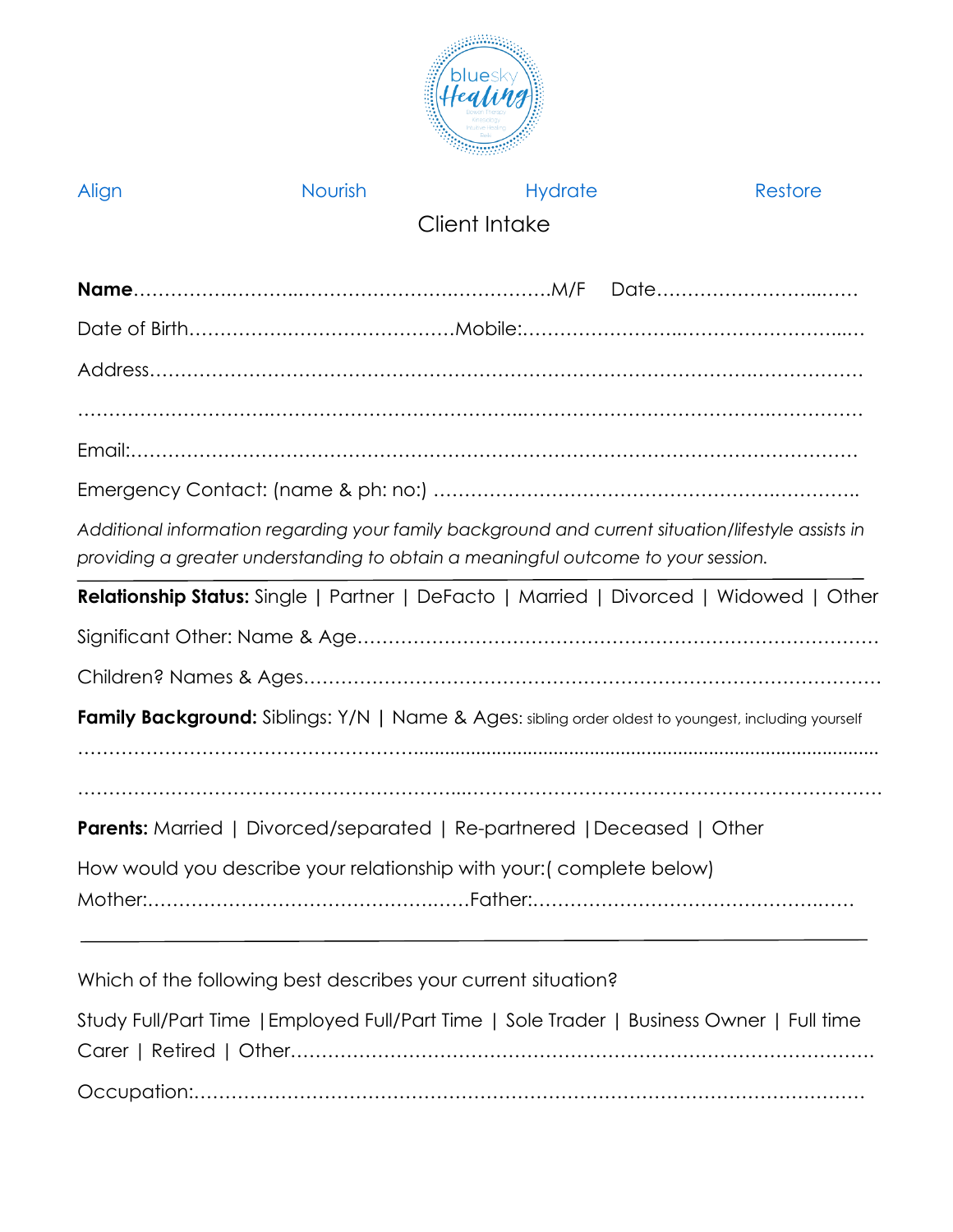

## **Lifestyle**:

| What is your current energy level? $0 = Low 10 = High$ /10                         |                    |                                                                                     |  |  |  |
|------------------------------------------------------------------------------------|--------------------|-------------------------------------------------------------------------------------|--|--|--|
| What is your current stress level? Low   Medium   High                             |                    |                                                                                     |  |  |  |
| <b>Sleep</b> : bedtime:waking: restless   deep   light   woken up                  |                    |                                                                                     |  |  |  |
| Do you wake during the night? rarely   occasionally   often - time                 |                    |                                                                                     |  |  |  |
|                                                                                    |                    |                                                                                     |  |  |  |
|                                                                                    |                    |                                                                                     |  |  |  |
|                                                                                    |                    | How often do you exercise? Daily   twice a week   3 or more x a week   occasionally |  |  |  |
| How do you manage your stress? Relaxation   meditation   activities                |                    |                                                                                     |  |  |  |
|                                                                                    |                    |                                                                                     |  |  |  |
| <b>Dietary habits:</b> please tick your preferences                                |                    |                                                                                     |  |  |  |
| $\Box$ meat & veg                                                                  | $\Box$ dairy free  | coffee a day                                                                        |  |  |  |
| $\Box$ vegetarian                                                                  | $\Box$ sugar free  | $\Box$ teaa day                                                                     |  |  |  |
| $\Box$ vegan                                                                       | $\Box$ gluten free | $\Box$ soft drinka day                                                              |  |  |  |
| $\Box$ take away                                                                   | wheat free         | $\Box$ water L a day                                                                |  |  |  |
| $\Box$ fresh food                                                                  | $\Box$ eating out  | $\Box$ processed snacks                                                             |  |  |  |
| $\Box$ sugar/sweet foods $\Box$ salty food                                         |                    | Loarbs potato/pasta/rice/noodles                                                    |  |  |  |
| □ alcoholday/week/month/occasionally<br>wine/beer/spirits                          |                    |                                                                                     |  |  |  |
|                                                                                    |                    |                                                                                     |  |  |  |
|                                                                                    |                    | Are your <b>bowel</b> movements regularly? Daily   3 x a week   weekly   other      |  |  |  |
|                                                                                    |                    |                                                                                     |  |  |  |
| Are you trying to conceive? Y/N Do you use contraception? Which one?               |                    |                                                                                     |  |  |  |
| Is your cycle: regular   heavy   painful   menopausal symptoms   irregular   light |                    |                                                                                     |  |  |  |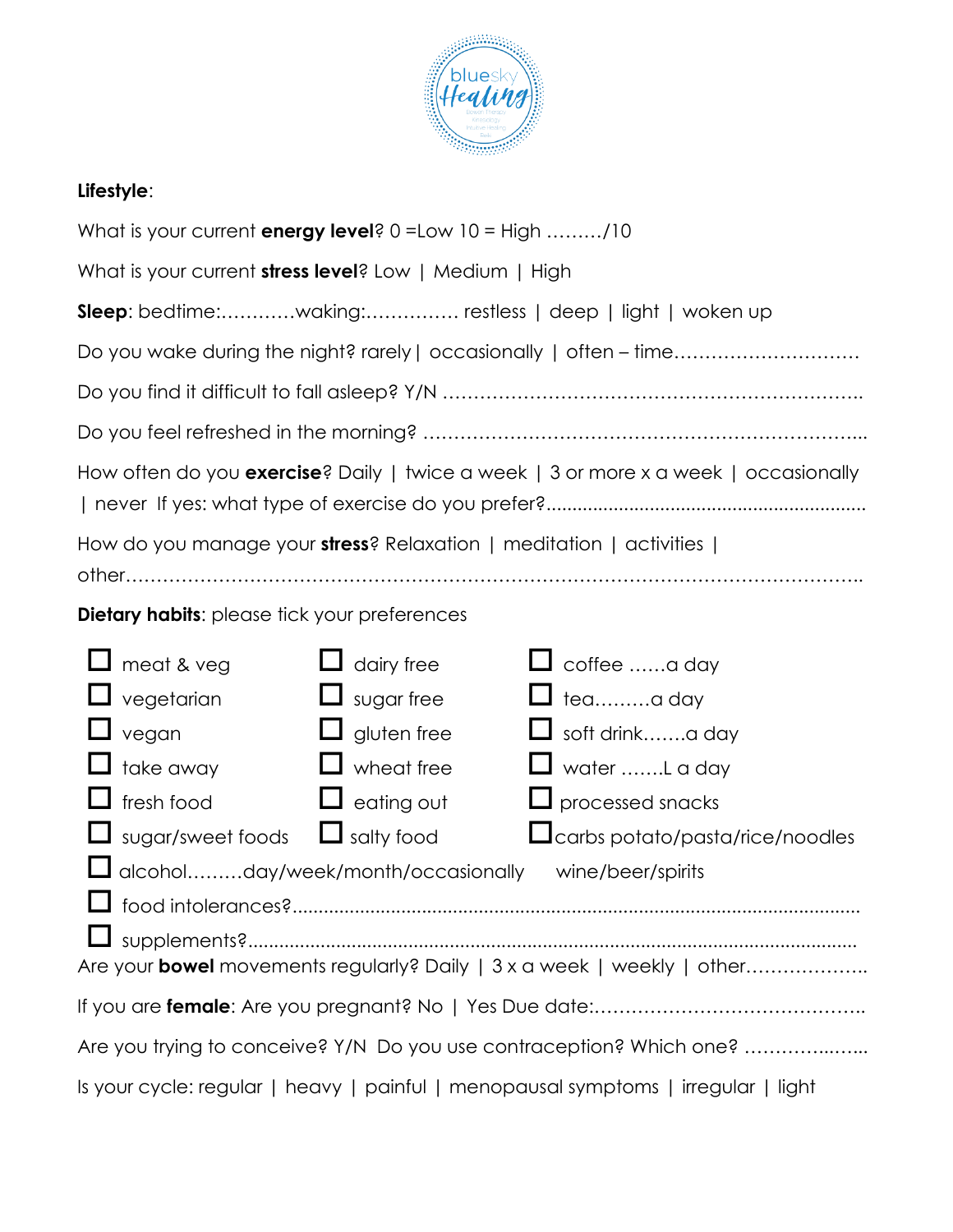

Please tick any of the following you consider a stress in your life, either past or present:

| PRESENT<br>PAST                      | PRESENT<br>ESA                    | PRESENT<br><b>PAST</b>                  |
|--------------------------------------|-----------------------------------|-----------------------------------------|
| $\square$ Anger Issues               | <b>Financial Stress</b><br>$\Box$ | $\Box$<br>$\Box$ Neck pain/tension      |
| $\square$ Anxiety<br>□               | Friendships<br>$\Box$<br>$\Box$   | $\Box$ Pain in the body<br>$\Box$       |
| $\Box$ $\Box$ Back Pain L M U        | Grief relating to<br>$\Box$<br>□  | □ Poor Circulation<br>$\Box$            |
| $\Box$ Children/Parenting<br>□       | $\Box$ Headaches<br>□             | □ Regular colds/flu<br>$\Box$           |
| □ Communication<br>П                 | $\Box$ Heart problems<br>$\Box$   | $\Box$ Relaxation difficulties          |
| □ Concentration                      | $\Box$ Herpes/ Cold sores<br>□    | Repetitive thinking<br>$\Box$<br>$\Box$ |
| $\Box$ Constipation<br>Ш             | $\Box$ High/low blood<br>□        | $\square$ Self-control<br>$\Box$        |
|                                      | pressure                          |                                         |
| $\Box$ $\Box$ Depressive thoughts or | $\Box$ Incontinence<br>П.         | Self-esteem<br>$\Box$                   |
| tendencies                           |                                   |                                         |
| □ Diarrhoea/IBS                      | $\Box$ Jaw issues/ TMJ<br>П.      | Shyness/timid<br>$\Box$                 |
|                                      | symptoms                          |                                         |
| □ Divorce/Separation<br>□            | $\Box$ $\Box$ Lacking energy      | $\Box$ Skin problems<br>$\Box$          |
| □ Dizziness/Vertigo<br>$\Box$        | $\Box$ $\Box$ Relationship issues | $\square$ Sleeping problems<br>$\Box$   |
| $\square$ Education / Study<br>□     | Migraines<br>$\Box$<br>$\Box$     | Trust issues<br>$\Box$                  |
| $\square$ Fatigue/Tired<br>□         | Mood swings<br>$\Box$<br>$\Box$   | $\square$ Unhappiness<br>$\Box$         |
| □ Fear of                            | Motivation (lack of)<br>$\Box$    | Weight under/over<br>□                  |

What is your **reason** for being here today? What would you like to work on in your session and what are you **hoping to achieve** from your session today?

…………………………………………………………….……………………………………………..… …………………………………………………………….……………………………………………..… ………………………………………………………………………………………………………………

……..……………….….……………………………………..……………………………………………..

I declare the above information to be **true and correct** and indemnify Blue Sky Healing of any liability for any false or misleading information given. It is understood and accepted that the session provided by Blue Sky Healing is of a **therapeutic nature** and **not diagnostic** and does not offer a curative approach and **results are not guaranteed** in any way. All information gathered regarding clients will remain the property of Blue Sky Healing and will be remain **confidentially secured**. Information may be used for **notification of events and services** as deemed appropriate. I agree that **payment for services** be made at the time of service to be made by cash, credit card or bank transfer. I agree to provide **24 hours' notice of cancellation**. I hereby give Jenny Fitzgerald **permission to conduct Kinesiology** on me.

Signed:…………………………………………………………………Date:…………………………..